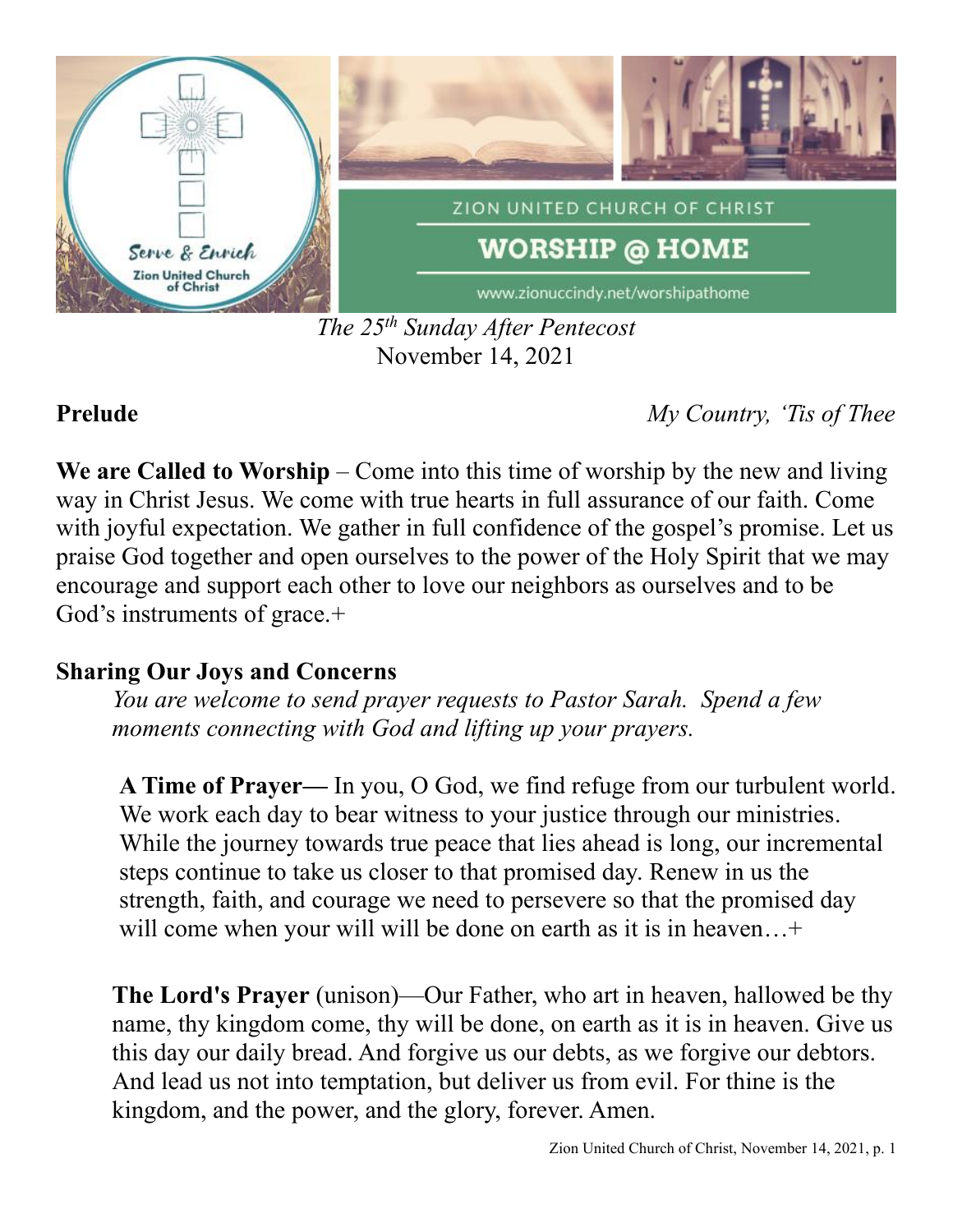**Meditation** *Better Together*

19 Therefore, my friends, since we have confidence to enter the sanctuary by the blood of Jesus,  $^{20}$ by the new and living way that he opened for us through the curtain (that is, through his flesh),  $^{21}$  and since we have a great priest over the house of God,  $^{22}$ let us approach with a true heart in full assurance of faith, with our hearts sprinkled clean from an evil conscience and our bodies washed with pure water. <sup>23</sup>Let us hold fast to the confession of our hope without wavering, for he who has promised is faithful. <sup>24</sup>And let us consider how to provoke one another to love and good deeds,  $^{25}$ not neglecting to meet together, as is the habit of some, but encouraging one another, and all the more as you see the Day approaching.

# **We Respond to God's Word with Our Giving**

**Invitation—** Our offering is a faith statement. By offering our treasure to God, we believe that what we do here in this church does make a difference in this world and that by this offering we will hasten the day when [God's justice and peace come in their fullness.]+

**November Benevolence**— Our Church's Wider Mission is the main offering that goes to support the ministry of the United Church of Christ, both at our local conference level and for the whole denomination. Your generous gifts to this ministry enable to the UCC to love and serve like Jesus (Indiana-Kentucky Conference Mission) and to create a just world for all (UCC Vision).

You can mail your offerings to our office or give online at www.zionuccindy.net/donate

## **Doxology**

**We Give Thanks**— We return a portion of what we have received from you, O God, in gratitude for all that you have bestowed upon us. Bless this offering. Grant that it may continue to sustain and support the ministries of this church to bring the light of Christ into this community and the world beyond. Amen.+

## **We Hear God's Word** *Hebrews 10:19-25 (NRSV)*